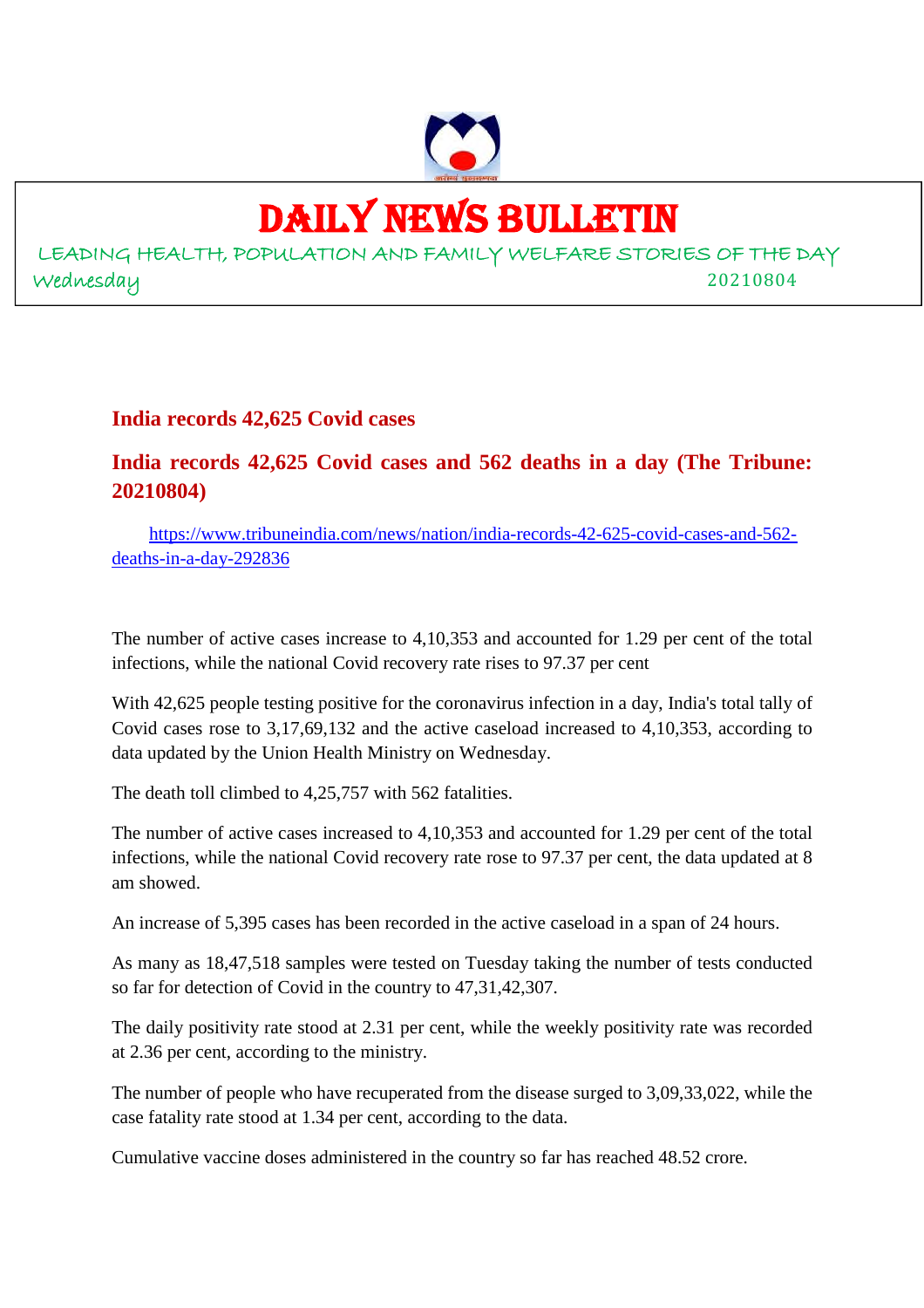The 562 new fatalities include 177 from Maharashtra and 148 from Kerala.

A total of 4,25,757 deaths have been reported so far in the country, including 1,33,215 from Maharashtra, 36,650 from Karnataka, 34,159 from Tamil Nadu, 25,058 from Delhi, 22,765 from Uttar Pradesh, 18,170 from West Bengal, and 16,299 from Punjab. PTI

### **Contract coronavirus**

### **1 dies, two contract coronavirus in Amritsar district (The Tribune: 20210804)**

https://www.tribuneindia.com/news/coronavirus/1-dies-two-contract-coronavirus-in-amritsardistrict-292710

With two more positive cases, the district Covid tally increased to 47,073 on Tuesday. These include two influenza-like illness cases. No contact of positive patient was found.

The district reported one death due to the disease as one Gurjit Kaur, 84, a resident of Sultanwind Road succumbed to the virus.

With the recovery of seven patients, the recovery count has also improved to 45,463. At present, the district has a total of 24 active cases. In the ongoing vaccination drive, 3,973 were inoculated in the district on Tuesday. Of these, 3,869 received their jab at government-run centres, while 104 at private centres. As many as 7,48,049 persons have been jabbed so far.

No death, case reportedin Tarn Taran district

No death due to the coronavirus was reported nor any positive case surfaced in the district on Tuesday. Total 373 persons have lost their lives due to the virus in the district so far. Deputy Commissioner Kulwant Singh said the Health Department teams collected 859 samples to be tested for the virus from different places on Tuesday. The number of active cases has reduced to eight, who have been isolated at their respective homes. — OC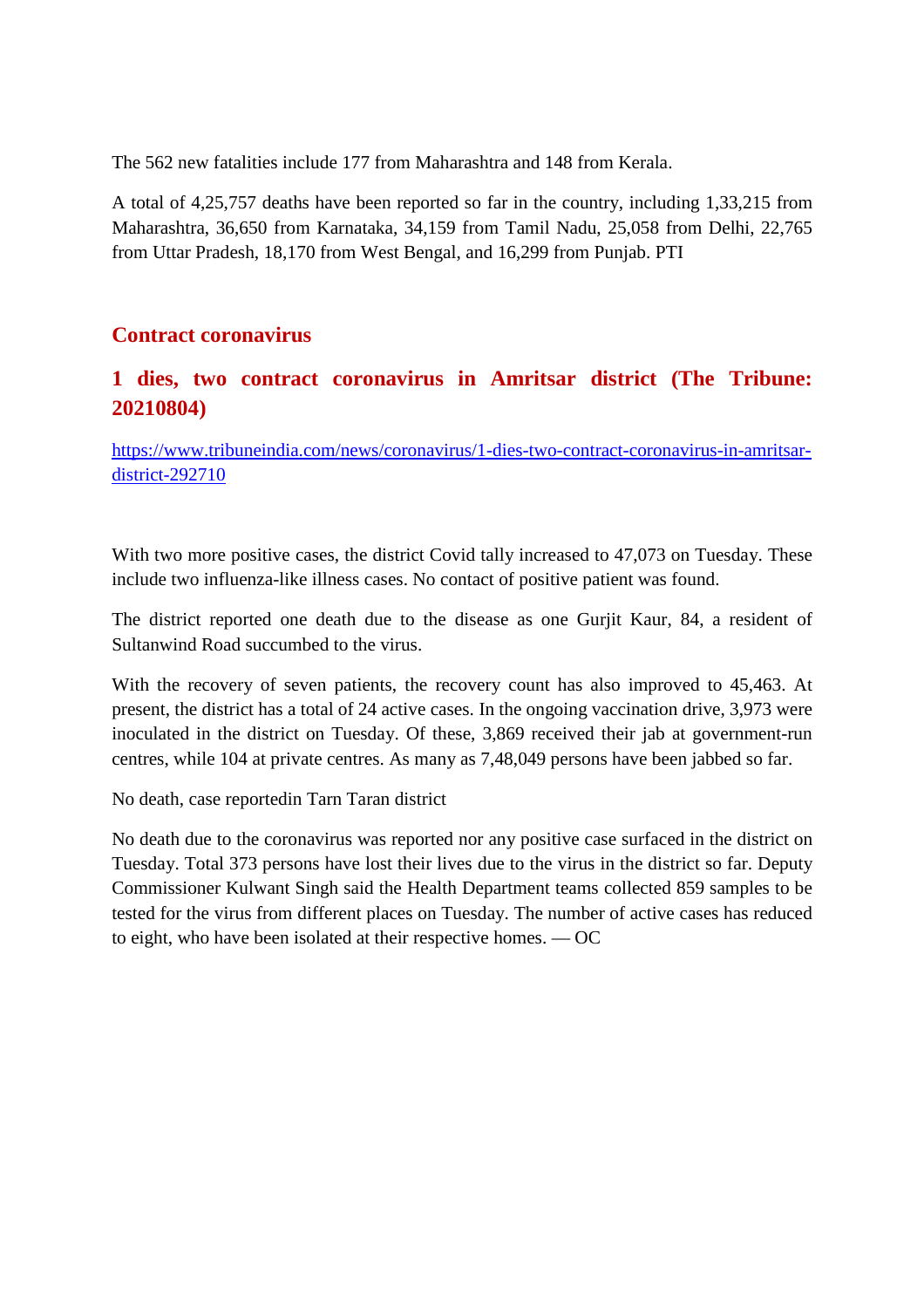### **Covid R-value,**

### **In eight states, virus spread high; R-factor worrisome in HP, J&K(The Tribune: 20210804)**

https://www.tribuneindia.com/news/coronavirus/in-eight-states-virus-spread-high-r-factorworrisome-in-hp-jk-292598

In what has set alarm bells ringing, the Covid R-value, a critical marker of the disease denoting virus reproduction number, has touched 1.2 in India, up from 0.66 in June-end and 0.88 around mid-July.

The number has crossed 1 in eight states, with Himachal Pradesh and Jammu and Kashmir reporting the highest 1.4 each amid increasing infection trends. Lakshadweep has a value of 1.3; Tamil Nadu, Mizoram and Karnataka 1.2 each and Puducherry and Kerala 1.1 each. The R-value represents the average number of new infections generated by one Covid patient during his entire period of infection.

"The national value has risen to 1.2 from 0.66 recently. It is rising in eight states," Health Ministry spokesperson Lav Agarwal said, noting the second wave was not over yet. The states having a stable reproduction value of 1 are Haryana, Nagaland, Meghalaya, Goa, Jharkhand, Delhi and Bengal. The government has flagged Kerala, North-East, Himachal and J&K as areas of concern with Kerala leading the infection even as 30,459 daily cases were recorded today, in a major reduction since the last five days that witnessed over 40,000 cases each.

"The cases are now being reported from limited areas with 49.85 per cent of the infections seen last week coming from Kerala. As of today, 47.5% of India's cases are from 18 districts— Kerala 10, Maharashtra 3, Manipur 2; Arunachal Pradesh, Meghalaya and Mizoram one each. The active cases that were below 4 lakh until July 28 have now crossed the 4 lakh mark," said VK Paul, Member, Health, NITI Aayog. Kerala and Maharashtra together make for 60% of India's active cases.

The ministry today said the central team that returned from Kerala found case positivity rate at a high of 17.26 per cent with 91% active cases in home isolation in Mallappuram.

While India's overall weekly case positivity rate fell below 2% after three months today, 44 districts, including one in Himachal, continued to show 10 per cent plus positivity rate.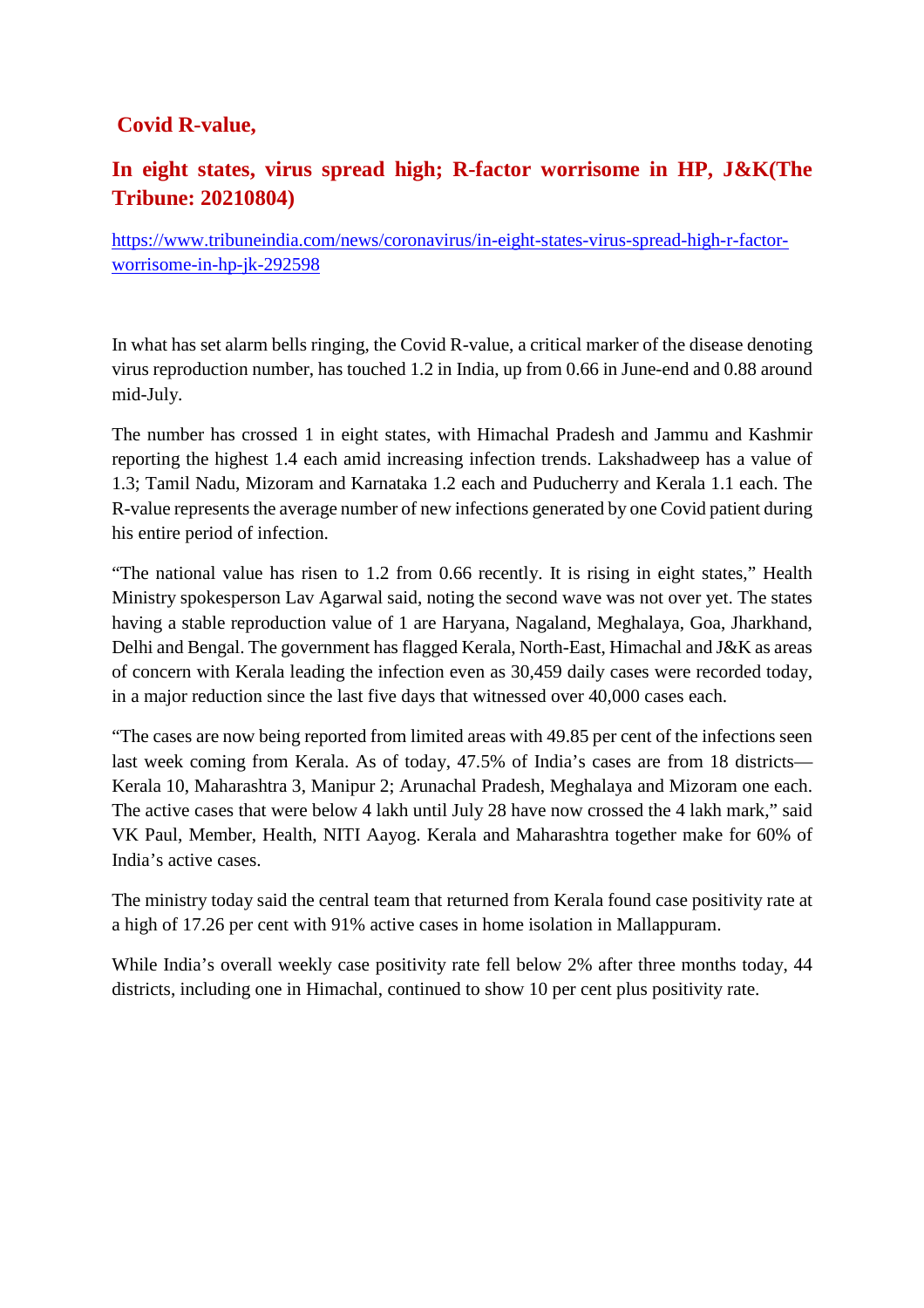### **Vaccination and normalising of monetary policy**

### **Why increasing pace of vaccination and normalising of monetary policy hold key to economic rebound (The Indian Express: 20210804)**

https://indianexpress.com/article/opinion/columns/cocid-vaccination-second-wave-economicactivity-lockdown-restrictions-7436761/

As growth strengthens and the RBI's inflation-targeting credibility comes under greater scrutiny, a policy pivot would become increasingly likely.

At a vaccination camp in Lucknow (Express Photo: Vishal Srivastava, File)

Within a span of a few months, India has transitioned from facing a shortage of hospital beds to showing off crowded holiday resorts. Fresh out of a deadly second wave, viral videos of clogged roads to hill stations and packed markets are symptomatic of the rapid recovery in economic activity as the worst of the lockdown restrictions have ended.

Growth indicators so far suggest a "Teflon economy" in the short term — a shallow dent in May's economic activity followed by a recovery in June, back to April's levels. The external, investment and industrial sectors have been relatively resilient, with consumption and services bearing the brunt. Notwithstanding signs of some fatigue in ultra-high frequency indicators in July, damage from the second wave seems largely limited to April-June 2021.

Nevertheless, a K-shaped recovery means light cracks on the top conceal much larger structural faultlines below. The Pew Research Centre estimates that the pandemic has led to India's poor rising by 75 million, while the middle and upper-middle class has shrunk by 39 million. A recent survey by the ILO finds that the worst-hit — MSMEs and their informal workforce have struggled to access the government's pandemic support programmes. These more structural scars may become blurred in the GDP data in coming quarters as the economy rapidly normalises alongside strong global growth, fiscal activism, and easy financial conditions, but will almost certainly affect the medium-term growth story.

However, in the near term, there are two impending macro pivots to navigate. First, is the vaccine pivot. The "ultimate unlocking" of the economy remains contingent on a critical mass getting vaccinated, which on materialising should trigger a revival in consumer and business sentiment. The vaccine pivot is also an effective insurance policy against a possible third wave — a risk to near-term growth. The lacklustre pace of vaccination in July and fresh information on the vaccine pipeline suggest that there are risks of a delay in the pivot taking place in August, and to our baseline projection of around 50 per cent of the population being vaccinated by end-2021. However, the uptick in the pace of vaccination over the last few days and higher seroprevalence reported in some states are welcome news.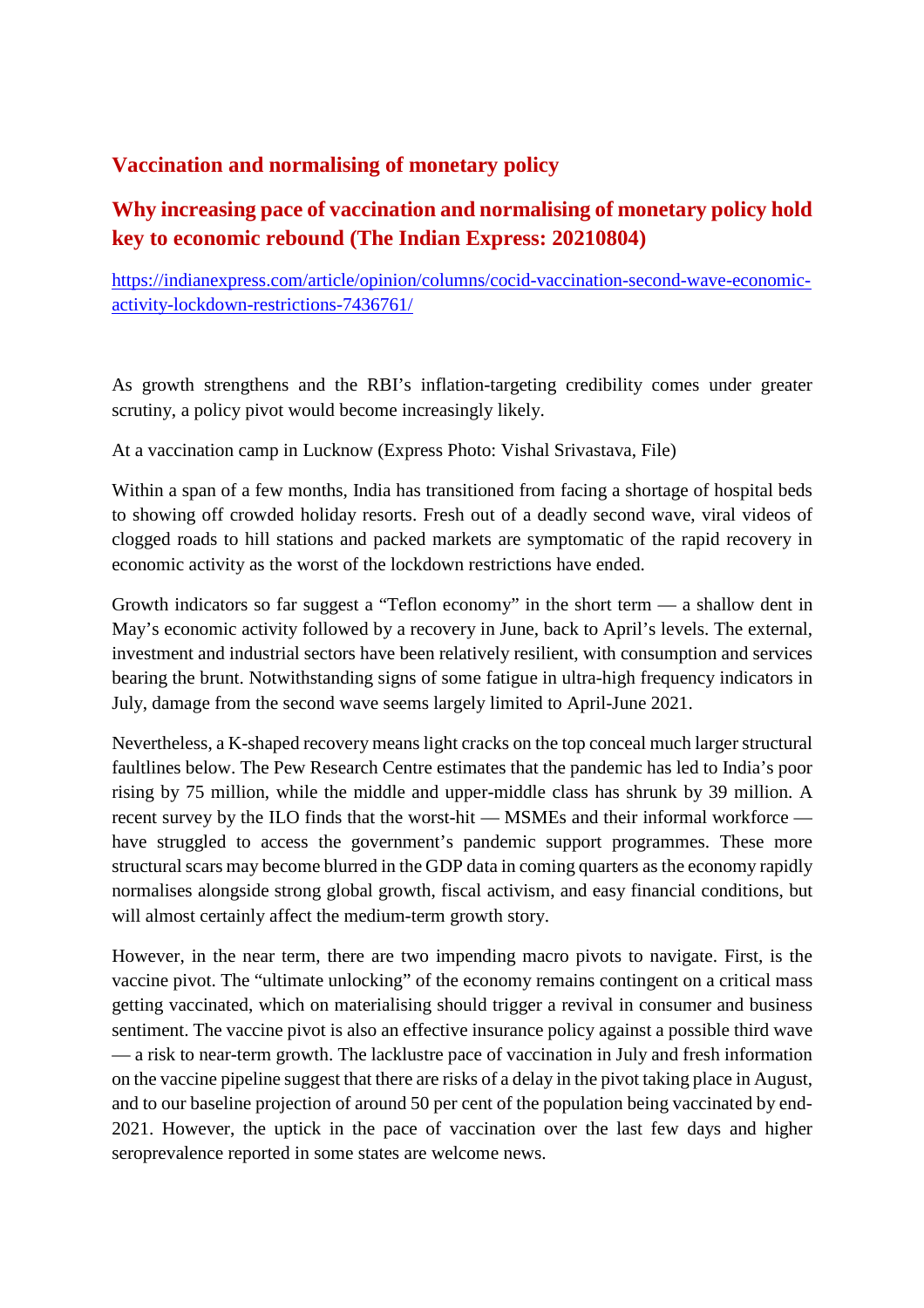The second pivot is that of policy. When inflation is under control, then flush liquidity and ultra-accommodative monetary policy will help kill two birds with one stone — ensuring easy financial conditions, and helping control borrowing costs of the government's expansive borrowing programme. However, this strategy is not costless. It effectively uses the central bank's credibility in controlling inflation as "collateral". So when inflation flares up and remains sticky, this arithmetic becomes increasingly complicated.

The RBI's consistent message recently has been to view the current inflation surge as a "temporary hump". However, CPI inflation is tracking 5-6 per cent on an already high base of 6.6 per cent in 2020, amid elevated inflation expectations, ongoing supply-side shocks and imminent demand-side ones. We believe these factors should have ordinarily led to monetary policy alarm bells ringing. But as Governor Shaktikanta Das recently commented, "It is not like any other year, when inflation goes up, you start tightening the monetary policy".

But maybe that year is coming to a close, although not at the August policy meeting later this week. Despite our expectation of the RBI revising up its CPI inflation projection higher by 40 basis points, the message is likely to be that this is not a monetary policy game-changer. Instead, we expect a message on the lines of inflation remaining supply-side driven, the economic recovery still requiring policy support, and bond yields still needing to be kept under control.

Much as the current monetary policy stance maintains that the economy is ill-equipped to handle policy normalisation, it is a matter of when rather than if. As growth strengthens and the RBI's inflation-targeting credibility comes under greater scrutiny, a policy pivot would become increasingly likely. In our baseline projection, we expect a 40 basis point reverse repo rate hike in Q4, and then cumulative hikes of 75 basis points in 2022.

The broader, and probably trickier issue for central banks, governments, and indeed the public is how to live with "long Covid". Even with widespread vaccinations, future pandemic waves may well be unavoidable. Fiscal, monetary and administrative policies cannot remain in a suspended emergency.

### **World Breastfeeding Week**

### **World Breastfeeding Week: Things to know about breastfeeding before having a baby(The Indian Express: 20210804)**

https://indianexpress.com/article/lifestyle/health/world-breastfeeding-week-things-to-knowabout-breastfeeding-before-having-a-baby-7436113/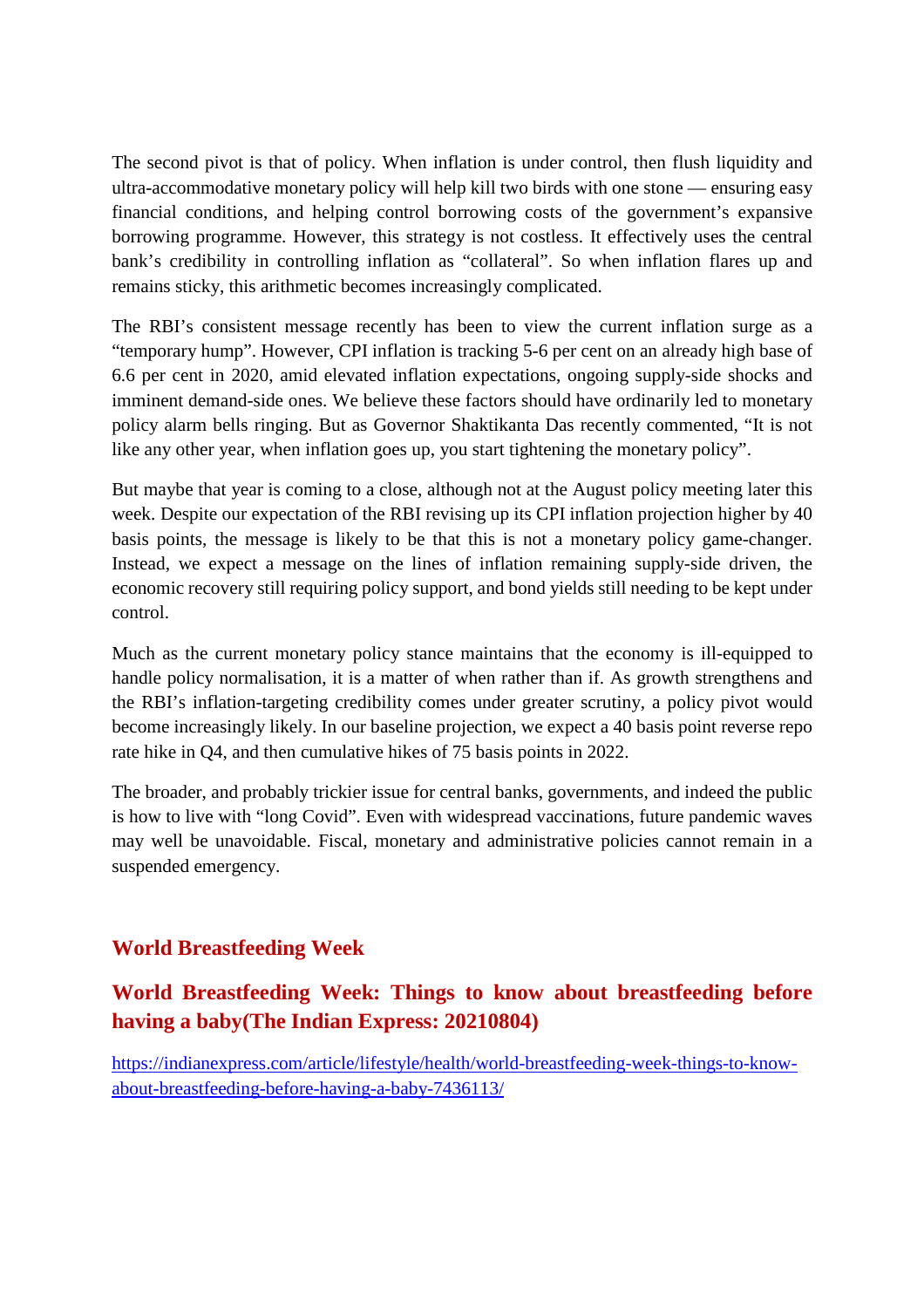After delivery, the mother has hardly any time to recover before the baby has to be put to the breast. These points can help her be more prepared

World Breastfeeding Week, what new moms should know about breastfeeding, preparing to breastfeed before the baby is born, things to plan in advance before breastfeeding, how to ace breastfeeding, how to breastfeed without troubles, preparing to breastfeed, indian express newsBlock out negative emotions and comments by relatives as self doubt and anxiety can hinder milk ejection. (Photo: Getty/Thinkstock)

There are many advantages and health benefits of breastfeeding a child. It is said that when a newborn is breastfed, they receive all the necessary immunity-boosters from the mother's milk. Sometimes, some mothers may have to switch to formula, in case they produce insufficient breast milk, but that is another discussion.

Did you know that the WHO recommends exclusive breastfeeding within one hour after birth, and upto six months of age? Doctors say breastfeeding decreases the risk of pneumonias, diarrhoea, and ear infections in babies, besides protecting them from allergies and increasing their IQ.

With breastfeeding week being observed around the world, it is important to address an aspect of it that not many people think about: what are the things that a couple, especially the motherto-be, should know about before having a baby.

Dr Shalini Chico, senior consultant neonatologist at Fortis La Femme Hospital, Richmond Road, Bengaluru says after the gruelling process of delivery, the mother has hardly time to recover before the baby has to be put to the breast. Which is why these points can help her be more prepared for the process before the little one arrives. Read on.

\* Learn the basics: Most hospitals hold antenatal classes, or have a lactation consultant, who can offer training on the different ways in which one can feed the baby, the various holds and the proper method of attachment to the breast. It is best to consult your doctor or lactation consultant to examine the breast and nipples, in order to identify issues like flat or inverted nipples, which can be a potential hurdle initially. Your consultant can explain how to overcome these issues so that the first few days are not overwhelming. This could potentially reduce unwanted complications like sore nipples, breast engorgement or ineffective latch.

ALSO READ |World Breastfeeding Week 2021: Ways to prevent sagging breasts

\* Stock up: On appropriate and safe clothing to feed the baby comfortably, both in hospital and at home. Breast pads may be required after the first few days, once milk starts coming in. A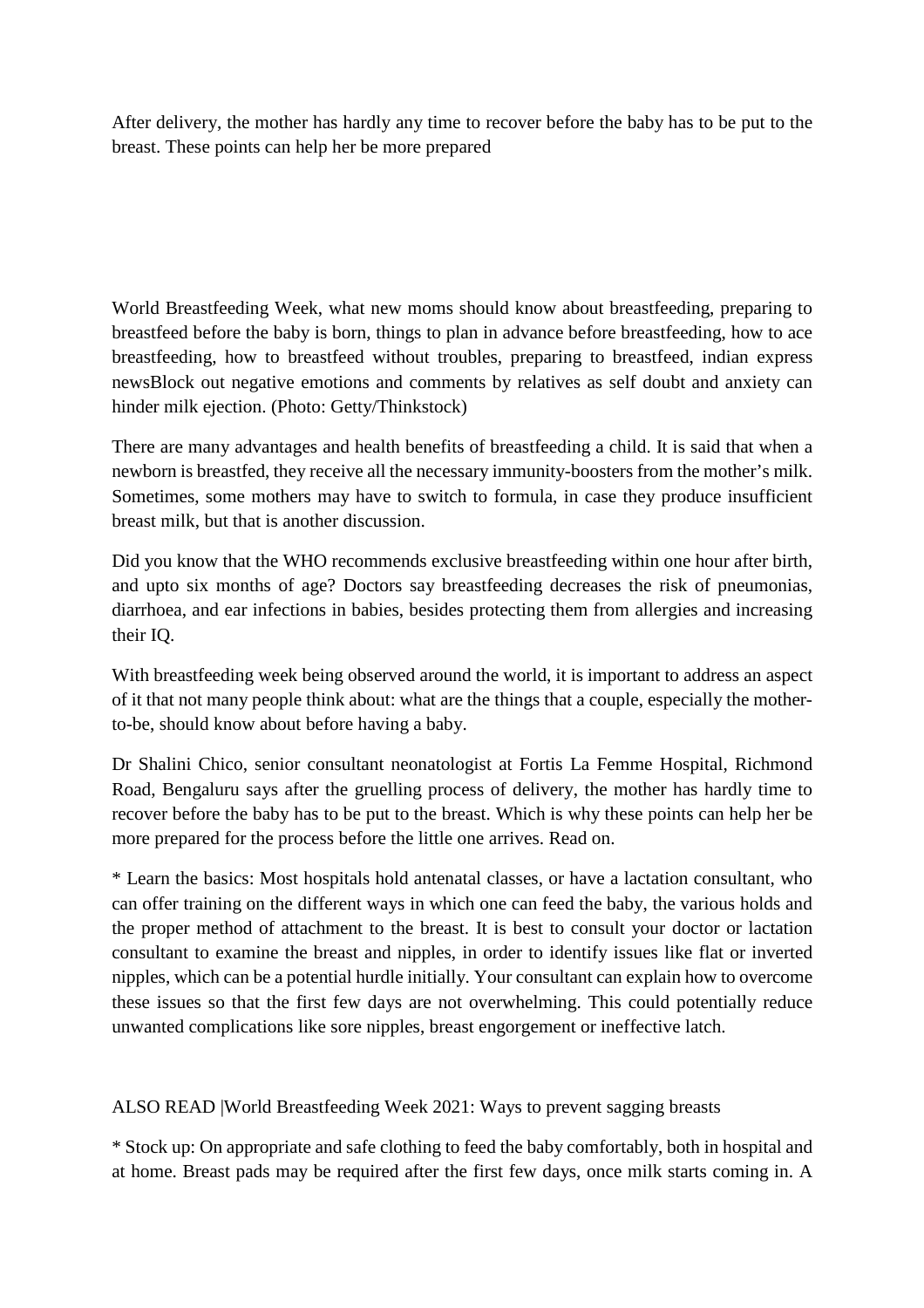breast pump may be required in the first few weeks, especially if the baby is unable to suckle due to prematurity or any other issues.

\* Have a plan: Draw up a plan with your doctor to ensure you feed within the first hour after delivery, unless there is any medical issue with the baby or mother, which would be a contraindication for direct breastfeeding. Colostrum — baby's first natural immunisation — is the first sticky yellowish milk produced at the end of pregnancy, loaded with nutrients and antibodies. Hence, it is vital babies get it in the first hour of life. Ensure skin to skin contact after a normal delivery and as soon as practically possible after a cesarean section; this helps in establishing a better latch to the breast.

World Breastfeeding Week, what new moms should know about breastfeeding, preparing to breastfeed before the baby is born, things to plan in advance before breastfeeding, how to ace breastfeeding, how to breastfeed without troubles, preparing to breastfeed, indian express news It's important to delegate responsibilities like the household or routine chores. (Photo: Getty/Thinkstock)

\* Enlist help from other family members: It's important to delegate responsibilities like the household or routine chores or taking care of an older child, if any. This will ensure that the mother can focus only on feeding the baby and getting adequate rest in between.

\* Breastfeeding and Covid: Mothers who happen to be diagnosed with Covid infection during or prior to the delivery are also urged to continue breastfeeding, with adequate precautions like wearing a mask and proper hand washing. Lactating mothers can safely take the vaccine and continue to breastfeed.

\* Be mentally ready: Breastfeeding is a time consuming, and sometimes exhausting, job . In the first few weeks, babies need to be fed every 2-3 hours, sometimes more frequently at night. So, block out negative emotions and comments by relatives as self doubt and anxiety can hinder milk ejection.

Covid- Cases (The Asian Age: 20210804)

http://onlineepaper.asianage.com/articledetailpage.aspx?id=15749679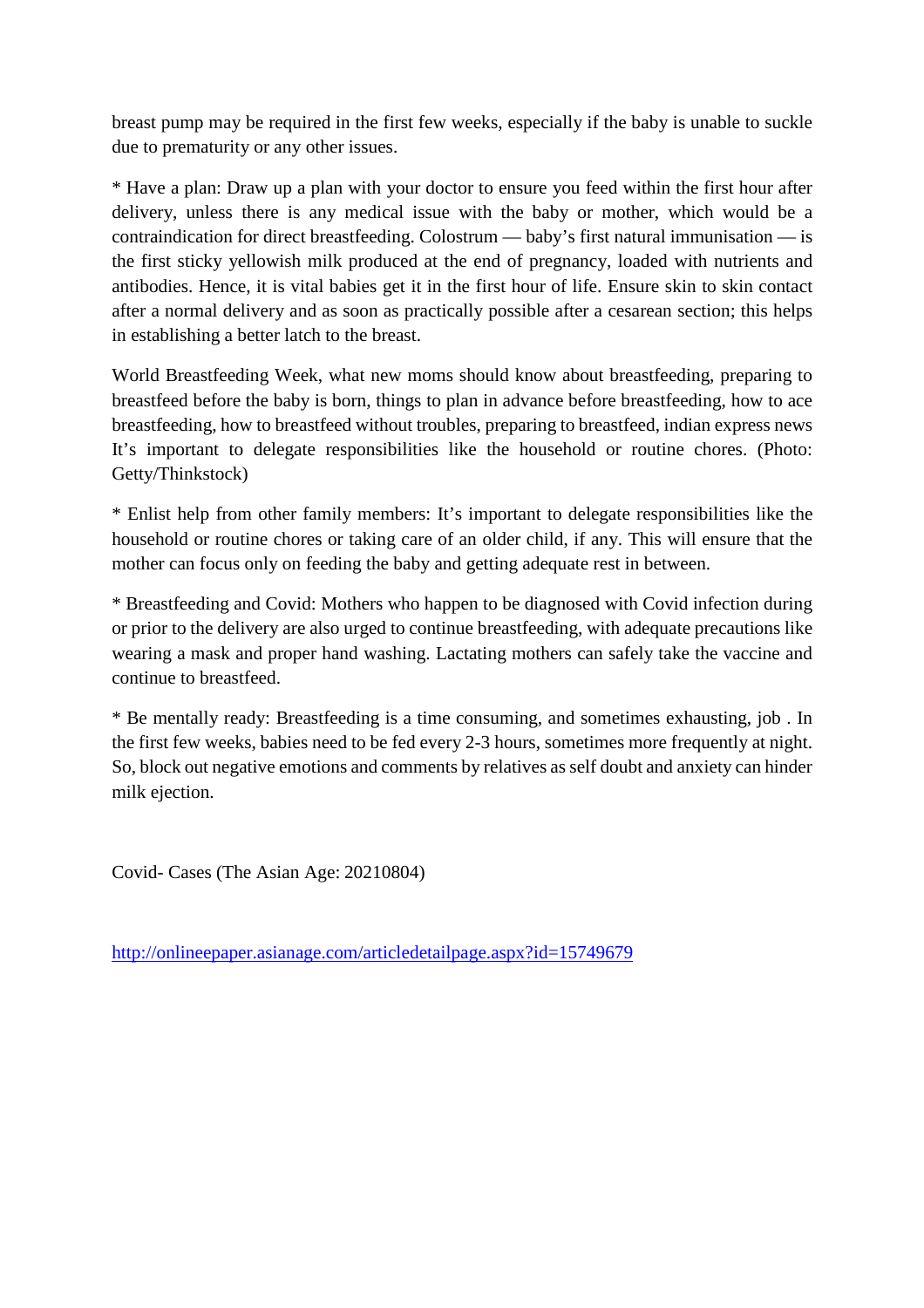# **Drastic decrease in Covid-19 cases**

India registers 30,549 cases and 422 deaths in a day, active cases fall after 6 days

AGE CORRESPONDENT NEW DELHI, AUG. 3

India's Covid-19 tally<br>
India's Covid-19 tally<br>
climbed to 3,17,26,507 on<br>
Tuesday with 30,549 more<br>
people testing positive for<br>
the disease while the<br>
active caseload declined<br>
data. The death toll<br>
data updated at 8.00

reproductive number,<br>which denotes the spread of Covid-19, is more than<br>one in eight states,

including Himachal nncuding<br>Pradesh, Jammu and<br>Kashmir, Tamil Nadu,<br>and Kerala. Reproduction<br>or reproduction number is a measure that highis a measure that night<br>lights the number of peo-<br>ple a coronavirus positive<br>person infects, thereby<br>reflecting the severity of<br>its spread. A number of one or below one indicates a slowly spreading virus while any number<br>above one indicates a<br>rapid spread.

rapid spread.<br>The number of active<br>cases came down to<br>4,04,958, which comprises<br>1.28 per cent of the total<br>infections. The national

INDIA'S REPRODUCTIVE number, which denotes the spread of Covid-19, is more than one in eight states, including Himachal Pradesh, Jammu and Kashmir, Tamil Nadu, and Kerala

THE DEATH toll climbed to 4,25,195 with 422 fresh fatalities

Covid-19 recovery rate<br>increased to 97.38 per ncreased to 97.38 per<br>cent, it showed.<br>A decrease of 8,760Å<br>cases has been recorded<br>in the active Covid-19<br>caseload in a span of 24 hours. As many as<br>16,49,295 Covid-19 tests<br>were conducted on<br>Sunday, taking the total<br>number of tests conducted so far in the country to 47,12,94,789.<br>The daily positivity rate

The daily positivity rate<br>was recorded at 1.85 per<br>cent. The weekly positivity<br>rate stood at 2.39 per<br>cent, according to the<br>ministry. The number of<br>people who have recuper-<br>ated from the disease<br>surged to 3.08.96.354 whil data stated.<br>The total number of<br>Covid vaccine doses

administered so far as administered so far as<br>part of the nationwide<br>vaccination drive has<br>reached 47.85 crore.<br>So far, 4,25,195 deaths<br>have been recorded in the

have been recorded in the<br>country. The health mini-<br>istry stressed that more<br>than 70 per cent of the<br>deaths occurred due to<br>comorbidities.

comorbidities.<br>
"Our figures are being<br>
reconciled with the<br>
Indian Council<br>
Medical Research," the<br>
ministry said on its web-<br>
site, adding that state-<br>
wise distribution of fig-<br>
ures is subject to further verification and reconciliation.

### **Post Covid Complication (The Asian Age: 20210804)**

http://onlineepaper.asianage.com/articledetailpage.aspx?id=15748640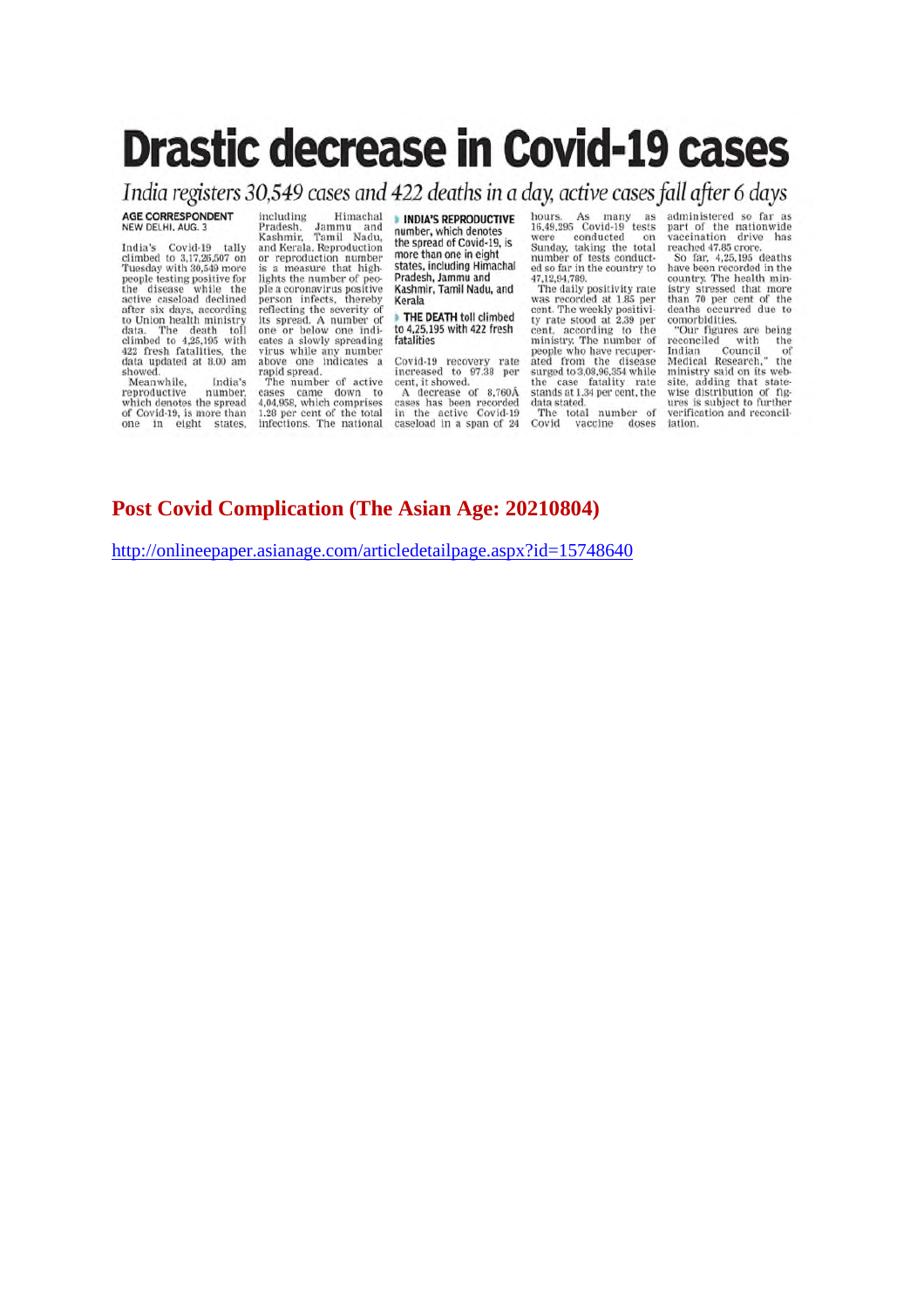## **POST-COVID COMPLICATIONS & CARE**

PATIENTS WHO'VE RECOVERED FROM EVEN MILD AND MODERATE CASES OF COVID-19 ARE FACING A PLETHORA OF PROBLEMS FOR WEEKS AFTER THE VIRUS HAS LEFT THE BODY

#### **SULOGNA MEHTA** THE ASIAN AGE

SULOGNA MEHTA<br>
THE ASIAN AGE<br>
When Vinay Kumar recovered from COVID-19, little and<br>
the order from COVID-19, little and the order family members realise that the order<br>
and his relieved family of developing other seri-<br>
ti clinics and doctors who can deal<br>exclusively with recovered<br>patients undergoing various<br>unpredictable health problems<br>"Most importantly, recovered<br>diet, exercise and maintain a pos-<br>tive attitude," he says.

### **ADVERSE IMPACT ON PSYCHO-LOGICAL HEALTH**

The impact of the coronavirus<br>has been well-marked not only on the physical, but also at the<br>neuro-psychiatric level. The viral that also at the<br>attack has resulted in most<br>attack has resulted in most<br>expectally hypochond The impact of the coronavirus to cleanliness

to cleanliness.<br>"They're constantly washing hands or disinfecting their survoudings even when it is not<br>required," says the doctor in clarification. "Social phobias and<br>health anxiety disorder the health anxiety disorder<br>(



## Yoga and *pranayama* have a reju-<br>venating effect on post COVID<br>patients along with physiotherapy

over some patients; for instance over some parients; for instance some irrationally fear that a cough may be indicative of lung fibrosis. Or they link a redness of the eyes to black fungus. And those with pre-existing psychiative atterior atterior of the dosages

## POST-COVID CARE NUTRITION,<br>PHYSIOTHERAPY AND<br>WELL-BEING

**WELL-BEING**<br>As post-COVID complications<br>Reep adding despite prescribed<br>medication, vitamin supplements<br>and rest, one requires an inter-<br>grave are that mean incorporate<br>grave and proper diet, yoga and physio-<br>therapy under

imflammatory properties.<br>
Dr Priyalini Sarkar, Andhra<br>
Pradesh state coordinator<br>
Pradesh state coordinator<br>
(Women's Cell) of the Indian<br>
Association of Physiotherapy<br>
(IAP) points out how COVID<br>
infection leaves the mus

#### YOGA AND MEDITATION

**YOGA AND MEDITATION**<br>
Researcher Ch Lalitha and facul-<br>
Researcher Ch Lalitha and facul-<br>
ty R Rekha from the Department<br>
of Yoga and Consciousness,<br>
recently undertaken a study on<br>
the efficacy of yoga in the man-<br>
agem up to enhance the lung capacity.

which also reduce<br>mental stress and<br>improve con-<br>centration."



Apart from the<br>regular<br>healthy snacking is<br>healthy snacking is<br>very important to deal<br>travings for food. We<br>travings for food. We<br>controlled portions of<br>fruits and natural protein-based snacks<br>and fresh fruits, rather than

onfectionaries<br>V ANJALI DANGE, *founder & chief* nutrition consultant at<br>Starlite Nutrition Centre

**A At this stage,**<br>
ther slow-pace<br>
exercises like<br>
extensions and<br>
muscle strengthenin<br>
can be carried out<br>
under the muldance ing under the guidance of

beat the spatial main time at way,<br>patients can practice simple breathing<br>exercises like deep breathing, balloon<br>breathing and blowing a candle regularly<br>— DR PRIYALINI SARKAR, *Andhra* **- DK PRITALINI SARKAR, Andma**<br>Pradesh state coordinator (Women's<br>Cell) of the Indian Association of<br>Physiotherapy (IAP)

While it affects<br>cells in some, causing<br>diabetes, it causes diabetes, it causes<br>yarious<br>gastrointestinal<br>troubles, cardiac and<br>damage to the lungs<br>damage to the lungs<br>se in others

ss in others

– DR P V<br>SUDHAKAR, nodal officer<br>for COVID-19 in north coastal<br>Andhra and Antara and<br>principal of<br>Andhra Medical<br>College (AMC) COMMONLY-OBSERVED<br>POST-COVID PROBLEMS<br>AND COMPLICATIONS<br>INCLUDE THE FOLLOWING:

 $\bullet$  Cough • Fatigue

 $\bullet$  Headache Treadache<br>
The Breathing<br>
difficulties like<br>
shortness of breath,<br>
pounding heartbeat,<br>
pounding heartbeat,<br>
chest pain and<br>
tightness

• Muscle and joint pains

• Memory,<br>concentration<br>problems (brain fog)

• Sleep issues

**.** Severe hair loss<br>(telogen effluvium)

· Gastro-intestinal<br>problems • Mental health issues<br>like anxiety disorder,<br>depression, hypochon-<br>driasis and OCD

drassis and OCD<br>
Severe cases show<br>
damage to the heart,<br>
lungs, nerves and<br>
pancreas, leading to<br>
heart attacks, lung<br>
fibrosis, stroke and<br>
diabetes, respectively.

**DOS AND DON'TS OF<br>POST-COVID RECOVERY** 

**Recovered patients** must ensure the<br>following

**DEATH STARTS**<br> **C** Have a balanced<br>
healthy diet, exercise<br>
regularly, minimise<br>
stress and maintain a<br>
positive attitude **SEXET SEXETS**<br> **CERT SCRIPTION**<br> **CONFIDENCE SEXET AND SEXES DUE**<br> **CONFIDENCE SEXES**<br> **CONFIDENCE SEXES**<br>
SEXEMEL SEXES<br>
SEXEMEL SEXES SEXES SEXES

sweets<br>
• Eat well-cooked<br>
natural proteins and<br>
vitamins, and consume<br>
artificial supplements<br>
and tablets only under<br>
medical advice<br>
medical advice

O Do not immediately<br>hit the gym for of the gym for<br>strenuous exercises or<br>weight lifting, but<br>exercise at a slow and<br>steady pace

steady pace<br>
Stay hydrated and<br>
monitor their oxygen<br>
saturation levels daily<br>
especially after<br>
workouts

Opt for yoga and **C** Opt to yoga and<br>pranayama, or<br>breathing exercises,<br>under expert guidance<br>stressing and<br>improving the lung<br>capacity

and breathless



from confec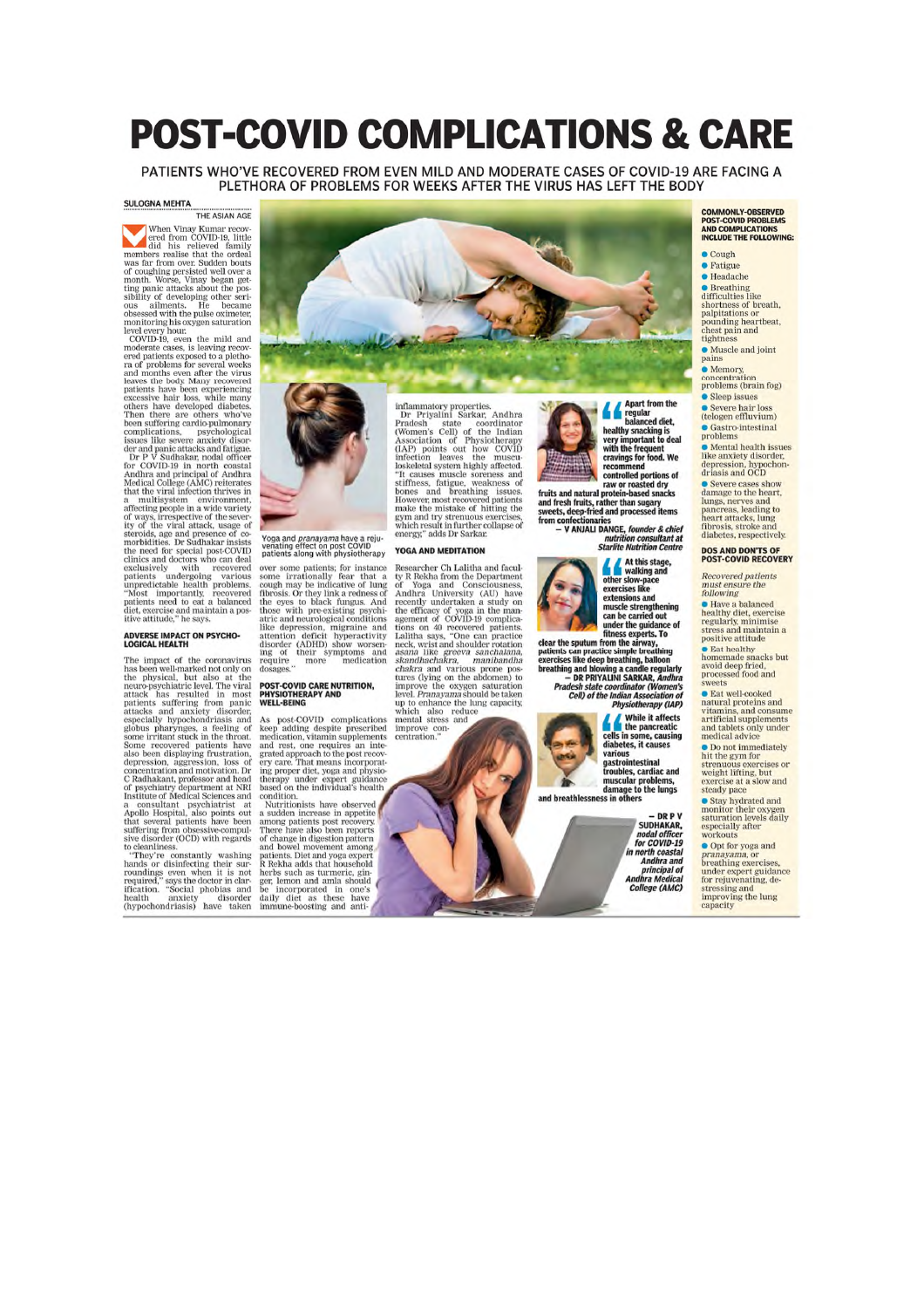### **Coronavirus live updates**

### **Coronavirus live updates | India has reported a single-day rise of 42,625 COVID-19 infections (The Hindu: 20210804)**

https://www.thehindu.com/news/national/coronavirus-live-august-4-2021 updates/article35713682.ece

Most children who develop symptoms of COVID-19 get better after six days and the number who experience symptoms beyond four weeks is low according to a new study conducted in the U.K.

Kerala, Maharashtra, Andhra Pradesh and Tamil Nadu

### **Health Care Services**

### **Indian-American doctors raise \$5 million for COVID-19 relief to India (The Hindu: 20210804)**

https://www.thehindu.com/news/international/indian-american-doctors-raise-5-million-forcovid-19-relief-to-india/article35713913.ece

The fund raised by the American Association of Physicians of Indian-Origin was used to provide 2,300 oxygen concentrators, 100 ventilators and 100 high-flow nasal cannula machines to 45 hospitals in India

Indian-American doctors have raised USD 5 million for COVID-19 relief in India, according to a prominent association of physicians of Indian origin.

### **Preterm births**

**Covid not linked to increased preterm births, stillbirths: (New Kerala: 20210804)**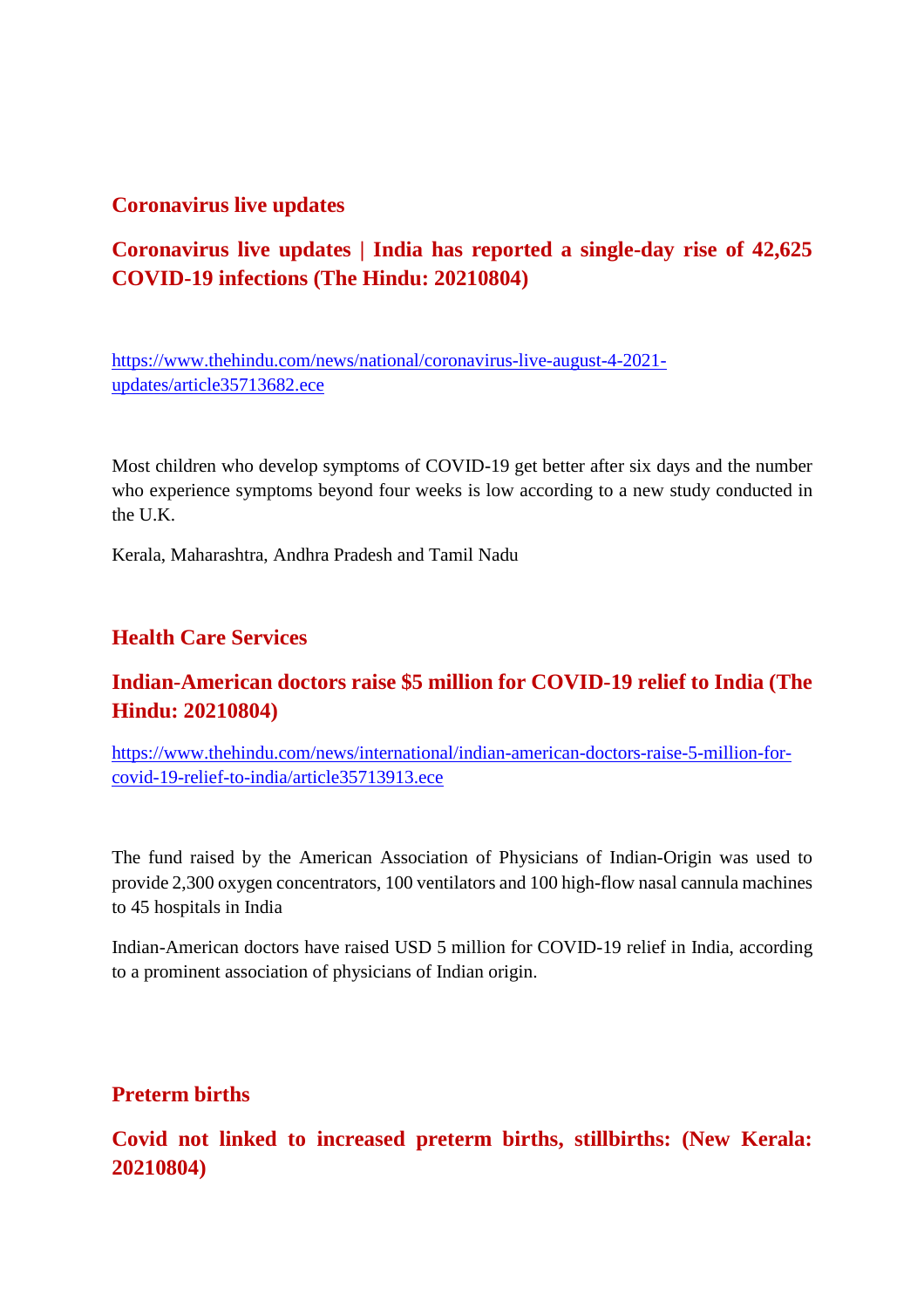researchers have found no increase in preterm births or stillbirths during the first year of the pandemic, alleviating concerns about the impact of the Covid--> View it--> https://www.newkerala.com/news/2021/109757.htm

### **Covid pandemic**

### **Covid pandemic may have raised older adults' risk of falling (New Kerala: 20210804)**

https://www.newkerala.com/news/2021/109645.htm

New York, Aug 3: The Covid-19 pandemic may have increased older adults' risk of falling and injuring themselves, due to changes in physical activity, conditioning and mobility, a new US na-> View it--> https://www.newkerala.com/news/2021/109645.htm

### **Heart health**

### **Cutting 200 calories daily, exercising may improve heart health in obese adults (New Kerala: 20210804)**

According to a new study, cutting just 200 calories a day with moderate exercise reaped bigger rewards than exercise alone for older, obese adults.-> View it--> https://www.newkerala.com/news/2021/109601.htm